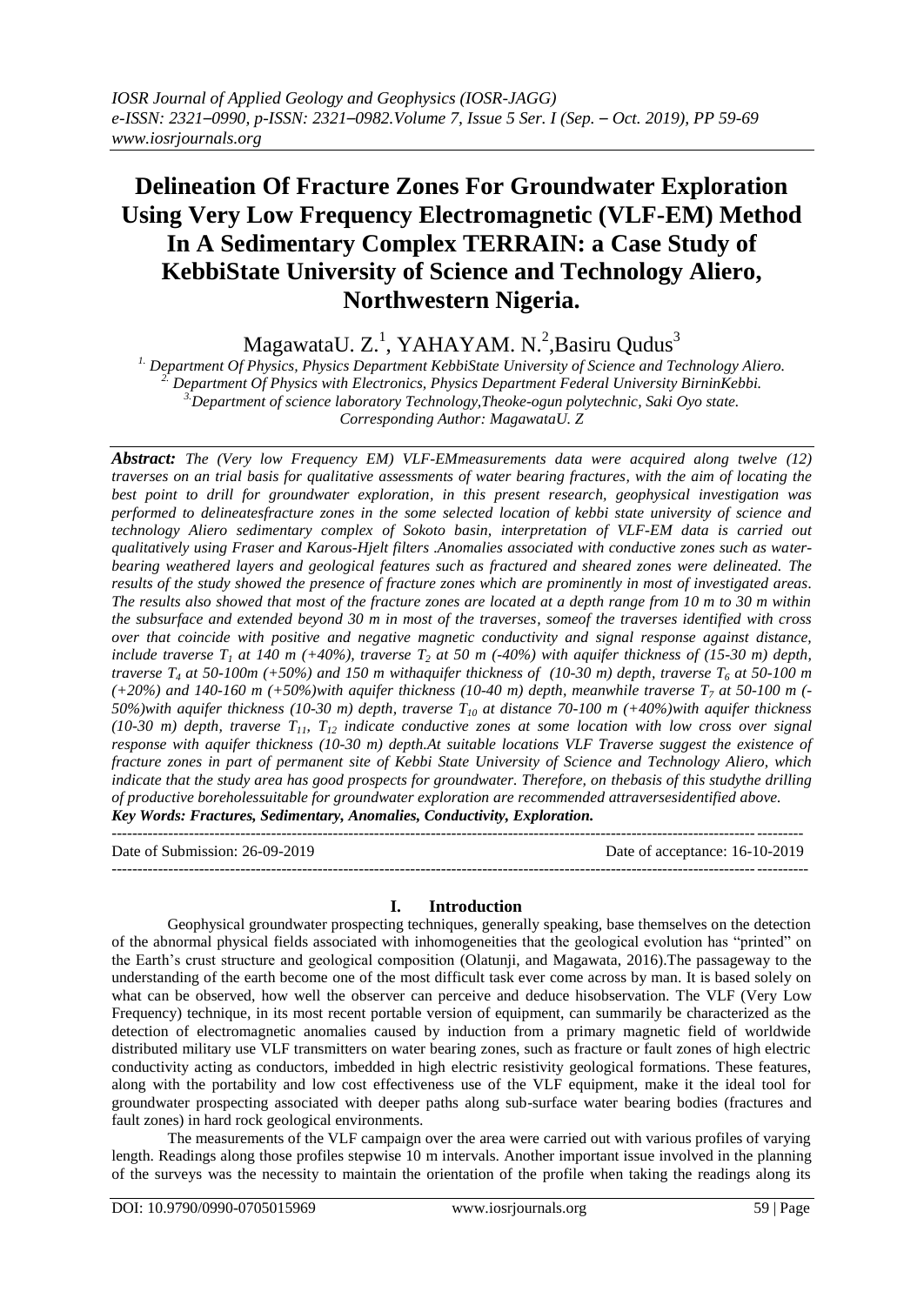length but little changes occurs in orientation of some profiles. So, a system was constructed to help in this matter, consisting of a wire marked every 5 meters tightly stretched along the profiles.

The profile schematic applied on the area consist of AdministrativeBlock, Multipurpose Hall, Faculty of Science,Agriculture, Department ofElectrical Engineering, Information and Communication Department. The first aim, is the identification of fracture zone, whilesecond approach was determinationofthe spatial distribution, accordingly to thesedimentary area possibilities. Thus far, the VLF campaign over the study area has generated 12 traverses. The data of these profiles that, summarily, is analyzed on the base of the relation between the horizontal primary magnetic field and a vertical secondary magnetic field originated by induction on a sub-surface conductor, was performed automatically with ABEM's sector program. The KarousHjelt filter offers the possibility to generate current density pseudo-sections which, by showing the distribution of the apparent current density along the depth, provides a pictured image that can give an idea of the conductor's geometry that originated the anomaly.

The study area lies within the sedimentary area of Sokoto basinNorth Western Nigeria. The geophysical investigation involved the use of very low frequency electromagnetic (VLF- EM) method was carried out in the study area to investigate the groundwater prospect of the area. Very low frequency electromagnetic (VLF- EM) is said to be widely geophysical method used in delineation and location of fissured media and associated zones of deep weathering in crystalline terrains (Beeson, Jones, 1988., Hazell,*et al.,* 1988., Olayinka, 1990., Olayinka,*et al.,* 2004).In many instances, reconnaissance EM surveys are usedto located aquifers zones such as fractures, faults andjoints (Palacky,*et al.,* 1981, Benard, and Villa, 1991., Mogaji and Oladapo., 2008.,Omosuyi.,2007., Ariyo.,2007). Geophysical methods play a progressivelyvital role in the search for these suitable andproductive groundwater reservoirs. Electrical ResistivityMethod has been used routinely in exploration forgroundwater.However, several other geophysical methods havebeen applied successfully either singly or incombination, for prospecting for groundwater resourcesin varying geologic unit. The electromagnetic(VLF) method has found useful applications ingroundwater investigation in basement terrain, mostespecially as a reconnaissance tool (De Jong., *et al.,* 1981, Amadi, and Nurudeen, 1990., Olorunfemi,*et al.,* 2001), applied thespontaneous potential (SP) and electrical resistively tounderstand the nature and groundwater developmentfeasibility of a suspected spring in Ajegunle-Igoba,Akure, Southwestern Nigeria. (Magawata, 2019), used geoelectric survey for ground water exploration at birninkebbi, Sokoto Basin Nigeria using electrical resistivity technique with view to locate confined aquifer and zone of favorableground water exploration. (Naziya, and Singh 2018), used very low frequency electromagnetic (VLF-EM) and electrical resistivity (ER) methods in hard rock area of Sangod Block, Kota District, Rajasthan, India, for Identification of fracture zones for groundwater exploration. The results of the study showed the presence of fracture zones which are prominently oriented in the NE-SW and NW-SE direction. The results also showed that most of the fracture zones are located at a depth range of 10 m to 30 m within the subsurface. The vertical electrical sounding data are collected at suitable locations corresponding to subsurface fracture zones, identified on basis ofVLF data. The interpretation of VES data also suggest subsurface fracture zone at these locations.

# **II. Location and Geology of the Area**

The study was conducted within theKebbi state university of Science and technology Aliero permanent site in Northwestern Nigeria (Fig. 1),located between latitude 12° 18. 22.2'' andlongitude 4° 29 47.6'', predominantlywith sedimentary rocks of the basin range in age from Cretaceous to Tertiary and are composed mostly of interbedded sand, clay, and some limestone; the beds dip gently toward the northwest. Alluvium of Quaternary age underlies the lowlands of the River Sokoto (now Sokoto) and its principal tributaries. These rocks contain three important artesian aquifers, in addition to regional unconfined ground-water bodies in all the principal outcrop areas, and a perched water body in the outcrop of the Kalambaina Formation. Artesian aquifers occur at depth in the Gundumi Formation, the Rima Group, and the Gwandu Formation and are separated from one another by clay beds in the lower part of the Rima Group and the Dange Formation. In outcrop, clay in the Dange Formation also supports the perched water of the KalambainaFormation.BirninKebbi is dominated by two formations; Precambrian Basement Complex in the southern and south east young sedimentary rocks in the north. The Basement Complex region is composed of very old volcanic and metamorphic rocks such as granites schist's, gneisses, quaetzites and migmatites. In addition there are met sediments such as phyllites and met Conglomerates. (Henry andWilliam 1973). The sedimentary region consists of the Gwandu, Illo and Rima groups whose ages range from the cretaceous to the Ecocene. The Gwandu group consist of massive clay grits inter bedded with sand stone while the Illo and Rima groups consist of pebby grits, sand stone and clays mudstone and siltstone respectively. The Rima Group contains an extensive artesian aquifer which is economically important in the Sokoto and BirninKebbi areas. The aquifer generally provides moderate quantities of water to boreholes (average yield of 5,400 gph among 30 boreholes), but the depth to the water may be as much as 173 feet below land surface. In the Sokoto area the sand of the Rima aquifer is fine to medium; nevertheless, boreholes readily yield as much as 7,000 gph. Moreover, with drawdowns in boreholes of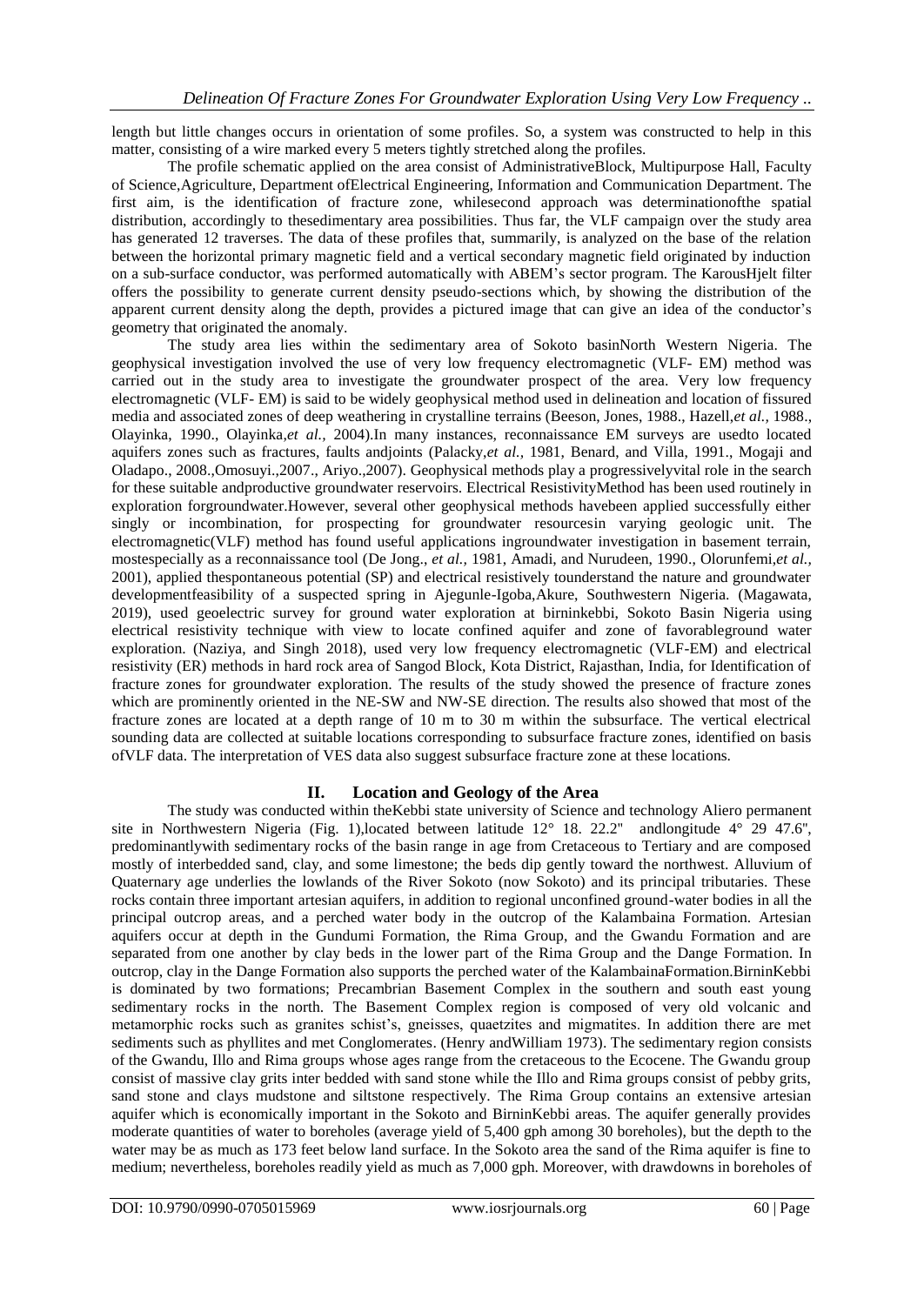10 to 65 feet, several aquifer tests have indicated transmissivities averaging about 45,000 gpd per ft. (Henryand William1973). In western Sokoto Province (now part of North Western State), the Rima aquifer is confined by clay in the Dange Formation so that in the River Sokotofadama the aquifer yields artesian flow to boreholes. At BirninKebbi, for example, where fine to coarse sand of the aquifer extends from a depth of 360 to more than 1,000 feet, single boreholes flow as much as 7,000 gph and yield by airlift as much as 18,000 gph. The Illo Group, which is in part contemporaneous with the Gundumi Formation, includes interbedded varicolored clay



Fig. 1. Map of Nigeria (a) Showing Kebbi State; (b) Showing study location

and grit in the southern part of the Sokoto Basin. The upper part of the Illo is known to be water-bearing; however, except for the test borehole at Mungadi, little is known of its subsurface extent and water-yielding potential.

## 3.1. **Instrumentation**

## **III. Materials and method**

VLF-EM is a passive method that uses the electromagneticfield generated by military navigation radiotransmitters (there are about 42 global ground militarycommunication transmitters) operating in the VLF frequencyband (15-30 KHz) as the primary electromagneticfield. These transmitters generate primary planeelectromagnetic waves that can induce secondary eddycurrents particularly in electrically conductive elongated(2D) targets. The data are collected along Twelve 12 VLF Traverses and readingsare taken at station interval of 10 m on a particular single traverse. The VLF-EM ground survey is a rapid and powerful method for the study of geologic features within 100 m of the sub-surface. A qualitative interpretation of VLF-EM data is carried out using Fraser and Karous-Hjelt filtering techniques Although this range is very low for radiotransmission, it is higher than that used in standard lowfrequency electromagnetic methods (1-3 KHz).(Paal, 1965) observed that radio waves at VLF couldbe used to prospect for conductive mineral deposits.Since then, VLF transmitters at several locations aroundthe world have been used widely as EM sources for near surface geologic mapping. The VLF method was developed as an inductive survey technique to measure the amplitude and phase (dip angle/ ellipticity). The VLF method is very sensitive to small changes in ground conductivity. The field radiated from a VLF transmitter over a uniform or horizontally layered earth consists of a vertical electrical field component and a horizontal magnetic field component, each perpendicular to the direction of the propagation (Sinha, 1990).The real part is the part of the resultant, which are in phase with the primary field from the VLF transmitter, while the imaginary part is the one that is 90° out of phase with the primary field. The real and imaginary components consistofthe measurements recorded by the instrument.

## **3.2Geophysical investigation**

The objective of this geophysical study is to locate where wells could be drill. Traverses were established in E-W, W-E and S-N direction. The geophysical investigations involved the Very Low Frequency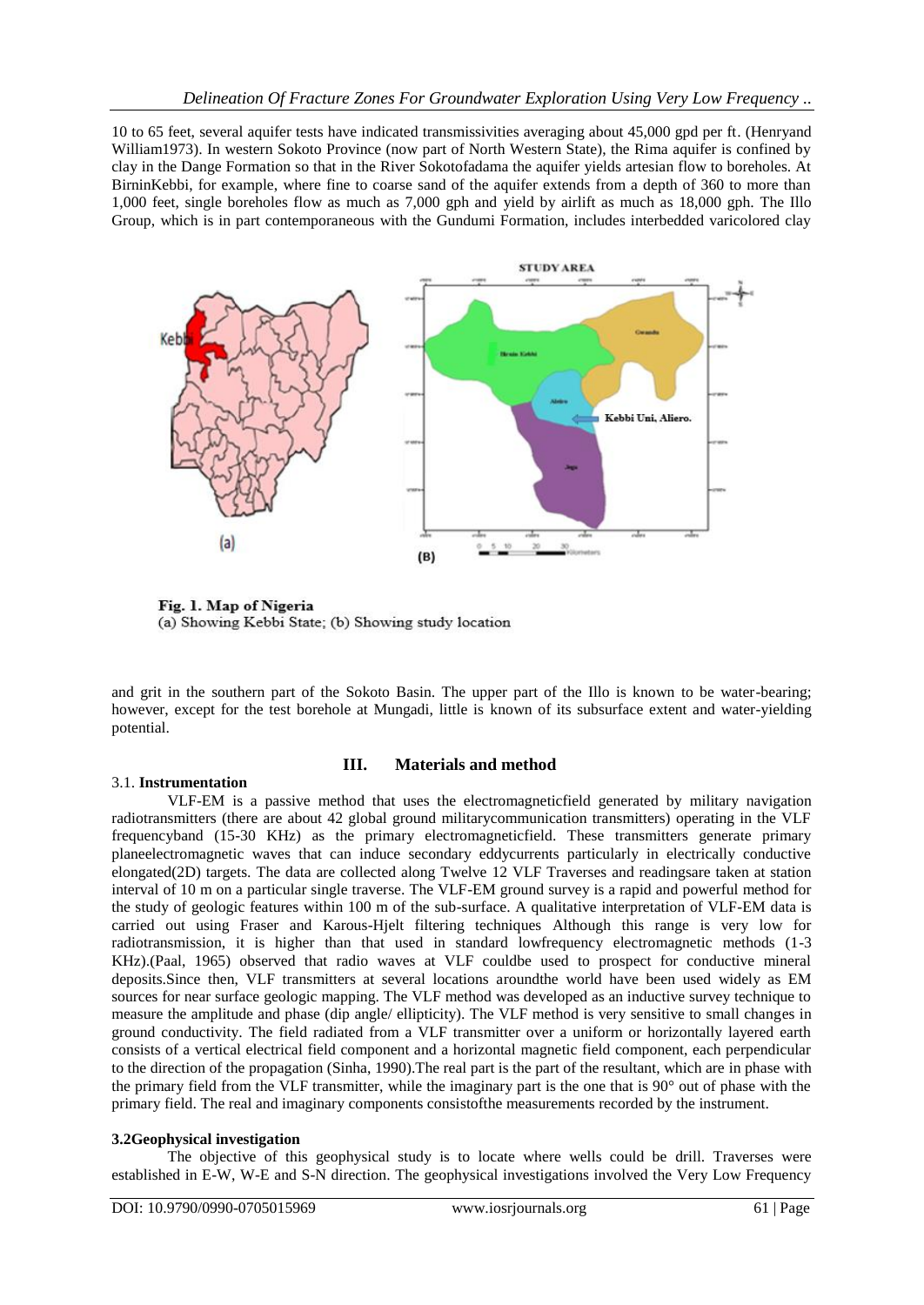Electromagnetic (VLF-EM) method. The VLF-EM measurements were made at 10 m intervals along Twelve 12 traverses (Figure 2-7). The VLF traverses range in length from 200-240 m, while the inter traverse distance are varied. The ABEM WADI VLF-EM receiver unit was used for the data collection. The transmitter used for this study is that of ABEM WADI with frequency range of 15.0-15.1 KHz. The direction of the transmitter  $(T_x)$  is approximatelyparallel to the strike direction. The instrument measures the tangent of the tilt angle (the inclination of the major axis of the polarization ellipse) and the ellipticity (the ratio of the minorto major axis of the ellipse) of the magnetic polarization ellipse. Both these quantities are affected by lateral variations in the subsurface conductivity.

#### **3.3Filtering procedures.**

Although VLF receivers measure individually the horizontal and vertical magnetic components of the magnetic field as discussed earlier, that part of the vertical field which is in phase with the horizontal field is called the in-phase part and that which is out of phase with the horizontal magnetic field is called the out-ofphase part. In order to avoid effects of the time variation of the magnetic field due to changes in the wave-guide formed by the Earth surface and the bottom of the ionosphere, it is customary to take the ratio between the vertical and horizontalfield directly inside the VLF instrument and only the complex ratio is shown to the user. This eliminates slow temporal variations in primary field strength which produces a spurious crossover response not related to subsurface features. Further, the measured dip angle responses need to be filtered to reduce random noise and long spatial wavelengths.

However, for all practical purposes it is not generally necessary to eliminate the noise and long spatial wavelength as VLF ensures fairly accurate measurements with random errors well below an appreciable level. To overcome some of these problems, (Fraser, 1969) devised a simple numerical filter which converts crossovers of the current polarity into peaks by differencing successive values of tilt angle (the in-phase component ) along the profile. The Fraser filter shifts the measured dip angle data by  $90^\circ$ . That is, Fraser filtering transforms the anomaly such current density with depth. Areas with high current density correspond to good conductors. This technique has found wide popularity as it provides a simple, readily implemented scheme for semiquantitative analysis and target visualization.

A qualitative interpretation of VLF-EM data is carried out on the basis of cross-over point between the real and imaginary data which appears as positive peaks in the Fraser-filtered real curve. These regions constitute anomalous zones which can be attributed to the presence of vertical conductor or lateral contacts of different resistivity beneath the surface (Srigutomo *et al.,* 2005).

#### **4.1 Interpretation of VLF-EM data**

For interpretation of VLF-EM data along the VLF profile, the KHFFILT software is used which show both positive and negative Fraser and Karous-Hjelt anomalies along the traverses are indication of the probable fracture zones. The VLF data along Twelve 12 traverses  $T_1$  to  $T_{12}$  are collected at station interval of 10 mdepending on a traverse. The plot of the raw field data real and filtered real data plots depicting variation of apparent current density with distance for all the traverses are illustrated in (Figures 2-7).These regions could represent anomalous zones of conductivebody of different resistivity beneath the surface. The Fraser filter (Fraser, 1969) converts crossover points intopeak responses by 90° phase shifting. This process removes direct current bias that reduces the random noisebetween consecutive stations resulting from very low frequency component of sharp irregular responses (Al-Tarazi*et al*., 2008).The Fraser filter real part always show a positive peak above a conductor, while the imaginary part may show apositive as well as a negative peak depending upon the overburden layer. The imaginary part is useful while makingdecision about the quality of the conductor. In this work, the real part of the filter is used to process the pseudo sectionof relative apparent current density variation with depth because areas with stronger positive anomalies onlyon real data map show zones with presence of groundwater (Ariyo*et al*., 2009). The apparent currentdensity pseudo sections are represented in color codes with conductivity increasing from negative to positive, high positive value constitutes the conductive sub-surface and low negative value represents a resistive sub-surface.Hence, the sub-surface features of high conductivity are identified on the VLF profiles as possible fracture zones. On the basis of these VLF-EM responses, series of conductors were identified  $(C_1 - C_{20})$ , four (4) fractures  $(f_1 - f_4)$  were markedfrom which  $(f_1 - f_2)$  $f_3$ ) are identified as shallow depth while  $(f_2-f_4)$ were marked for further investigation due to their attitude, length of the fractures and depth extent (>30 m) as shown in Table 1.

#### **4 .2 Result and Discussion**

#### **4.2.1 Profile 1**

Along Profile  $T_1$  (a), the plot of Fraser filtered data and apparent current density pseudo-section using Karous-Hjelt filtering of in-phase data show positive response between 90-100 m, 140-160 m respectively extending beyond 30m beneath the earth subsurface (Figure 2) indicating the major fracture zones which serve as probable ground water interface, with minor fractures located in some points with negative magnetic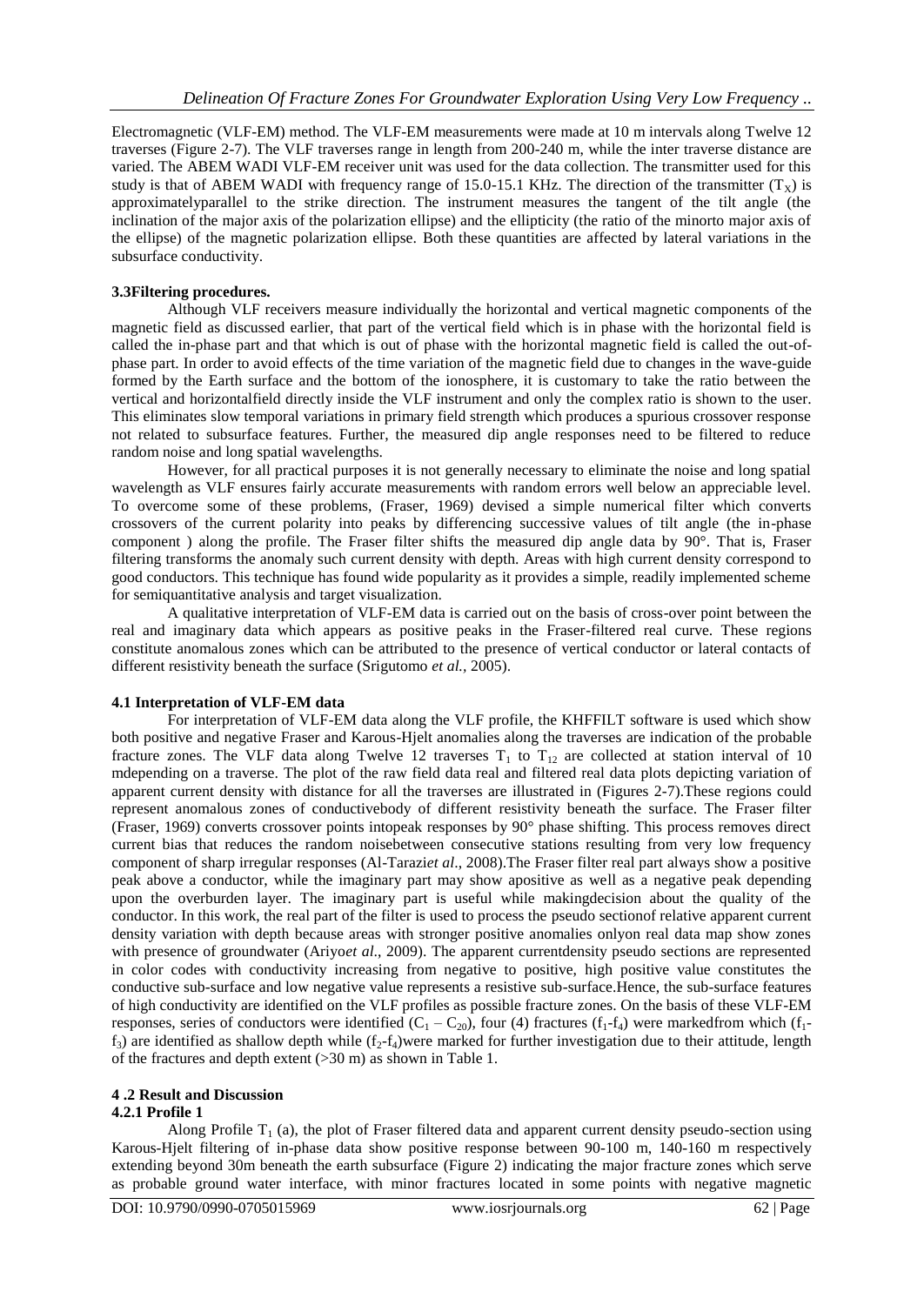susceptibility, meanwhile the coincident inflection points on the positive peak of the filtered real and the Fraser peaks are diagnostic of fractures while the positive KH model is additional requirement of importance relevant in groundwater development. However along Profile  $T_2$  (b), the plot of Fraser filtered data and apparent current density pseudo-section using Karous-Hjelt filtering of in-phase data show positive response between 50-70 m extending beyond 30m beneath the earth subsurface, other fracture appear at120-125 m.





#### **4.2.2 Profile 2**

Along the Profile  $T_3$  (a), the plot of Fraser filtered data and apparent current density pseudo-section using Karous-Hjelt filtering of in-phase data show positive response at 130-170 m,extending beyond 30m beneath the earth subsurface as shown in (Figure 3) with some signature of low magnetic response at some locations. However at  $T_4$  (b) high positive magnetic response appear at 50- 100m and 120m with other portion with substantial resistive features revealed.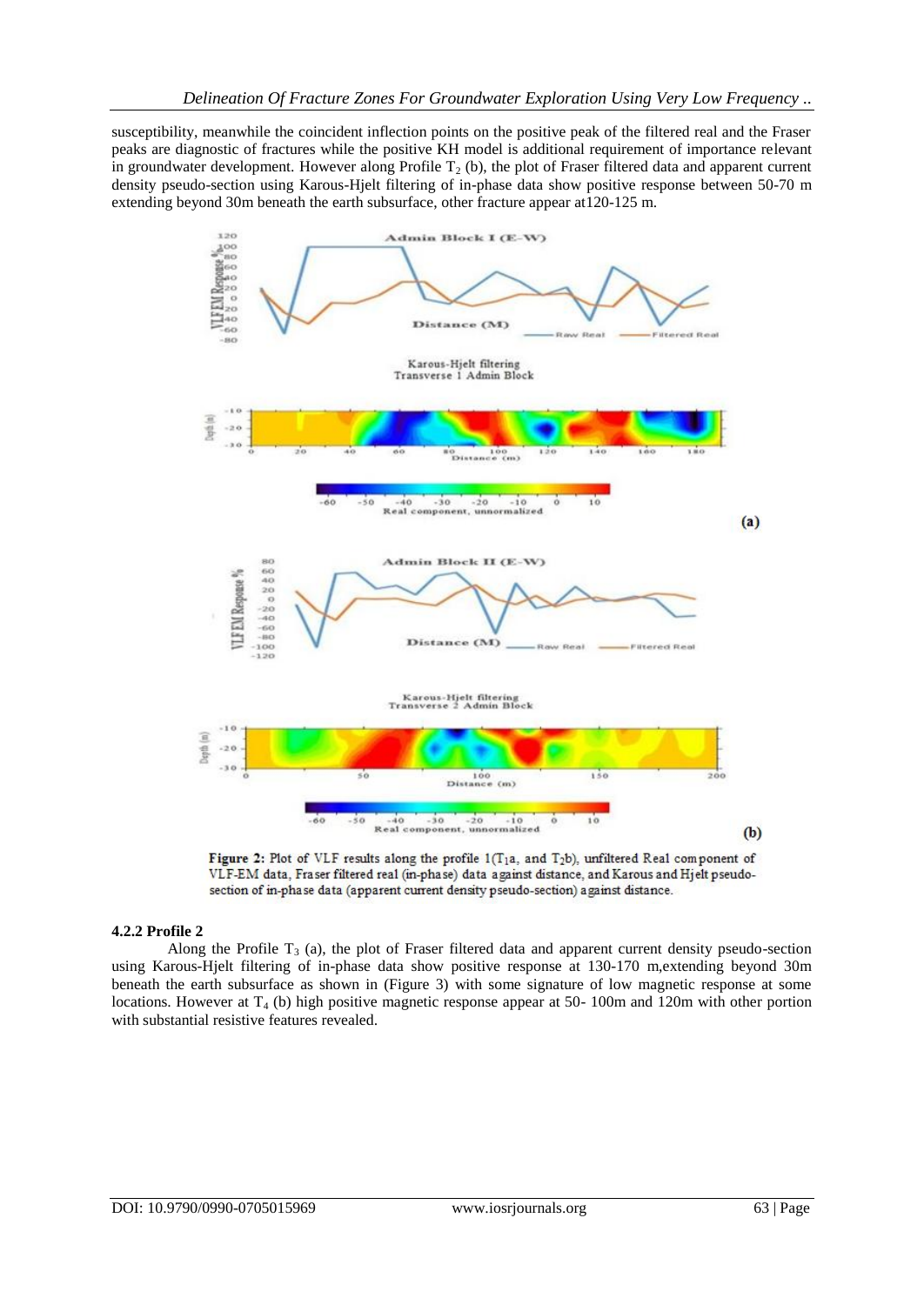

 $(b)$ Figure 3: Plot of VLF results along the profile 2 (T<sub>3</sub>a, and  $T_4$ b), unfiltered Real component of VLF-EM data, Fraser filtered real (in-phase) data against distance, and Karous and Hjelt pseudosection of in-phase data (apparent current density pseudo-section) against distance.

## **4.2.3 Profile 3**

The plot of Fraser filtered data and apparent current density pseudo-section using Karous-Hjelt filtering of in-phase data show Prominent cross-over point that depict the exact location of the subsurface fractures appear within 40-70 m and 120m from the starting point of the  $T_5$  (a). The fracture zone appears as a negative peak, indicating a less conductive characteristic, compared with the surrounding rocks. The inferred pseudo section shows that the fracture content is conductive and extends to a depth of about 30 m. at  $T_6(b)$  indicate prominent cross over with negative conductive zone, starting from 40-100m indicating a less conductive characteristic and 130-200 m toward the end of the profile.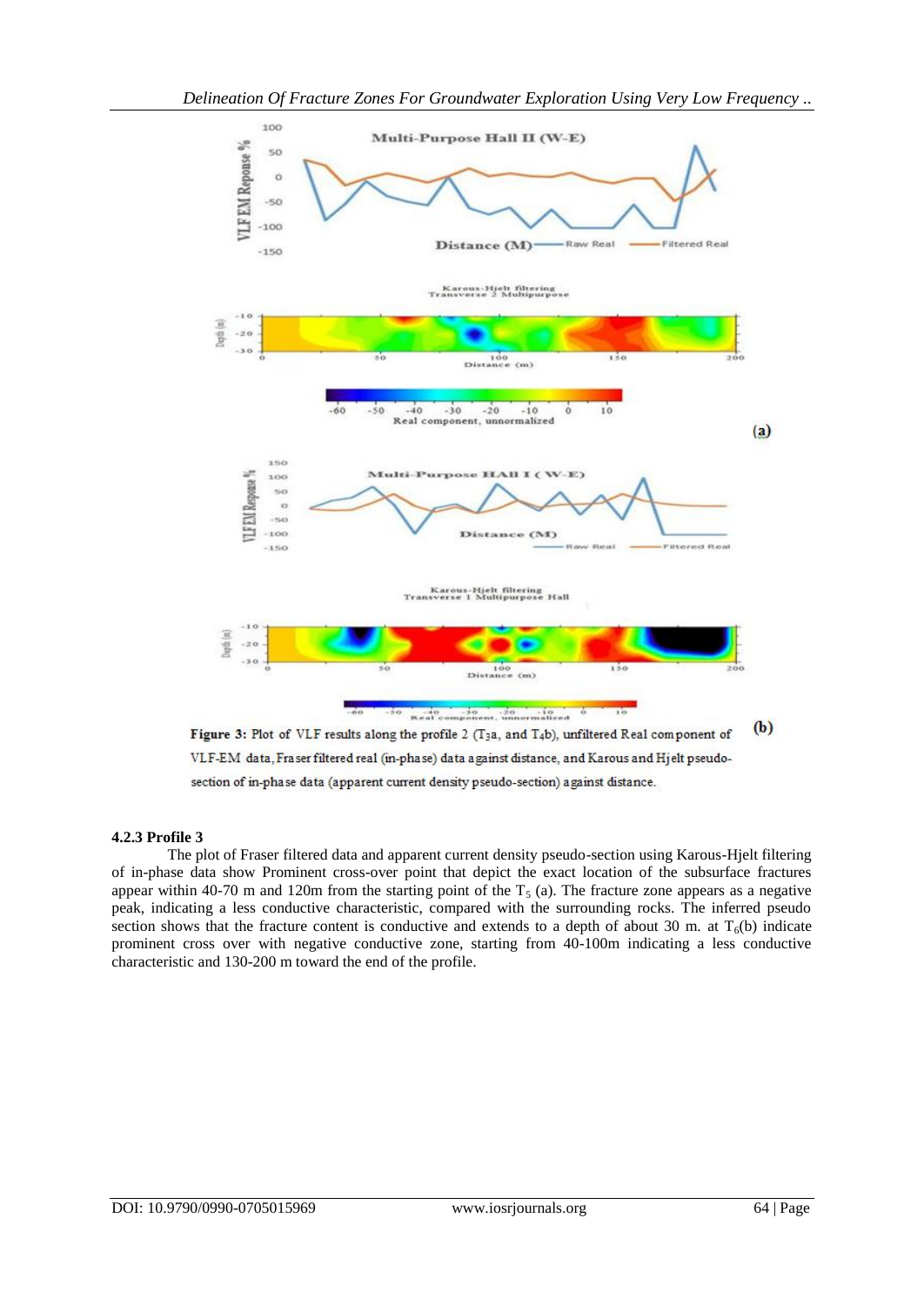

Figure 4: Plot of VLF results along the profile 3 (T<sub>5</sub> a, and  $T_6$  b), unfiltered Real component of VLF-EM data, Fraser filtered real (in-phase) data against distance, and Karous and Hjelt pseudosection of in-phase data (apparent current density pseudo-section) against distance.

# **4.2.4 Profile 4**

Highly conductive fracture zones appear at a distance of 30 m, 50 -100 m, and 120 m), profile 4 (Fig. 5a) with a common negative signal response. The pore could be considered to contain a conductive material such as water, however conductive zone appears at the profile proved the bore hole at length of 60m. At profile 4 (Fig 5b) at distance 70-120 m on the profile, fractures whose content is less conductive appear with negative cross over response, indicating less conductive material, the fracture depths extend as far as 30 m.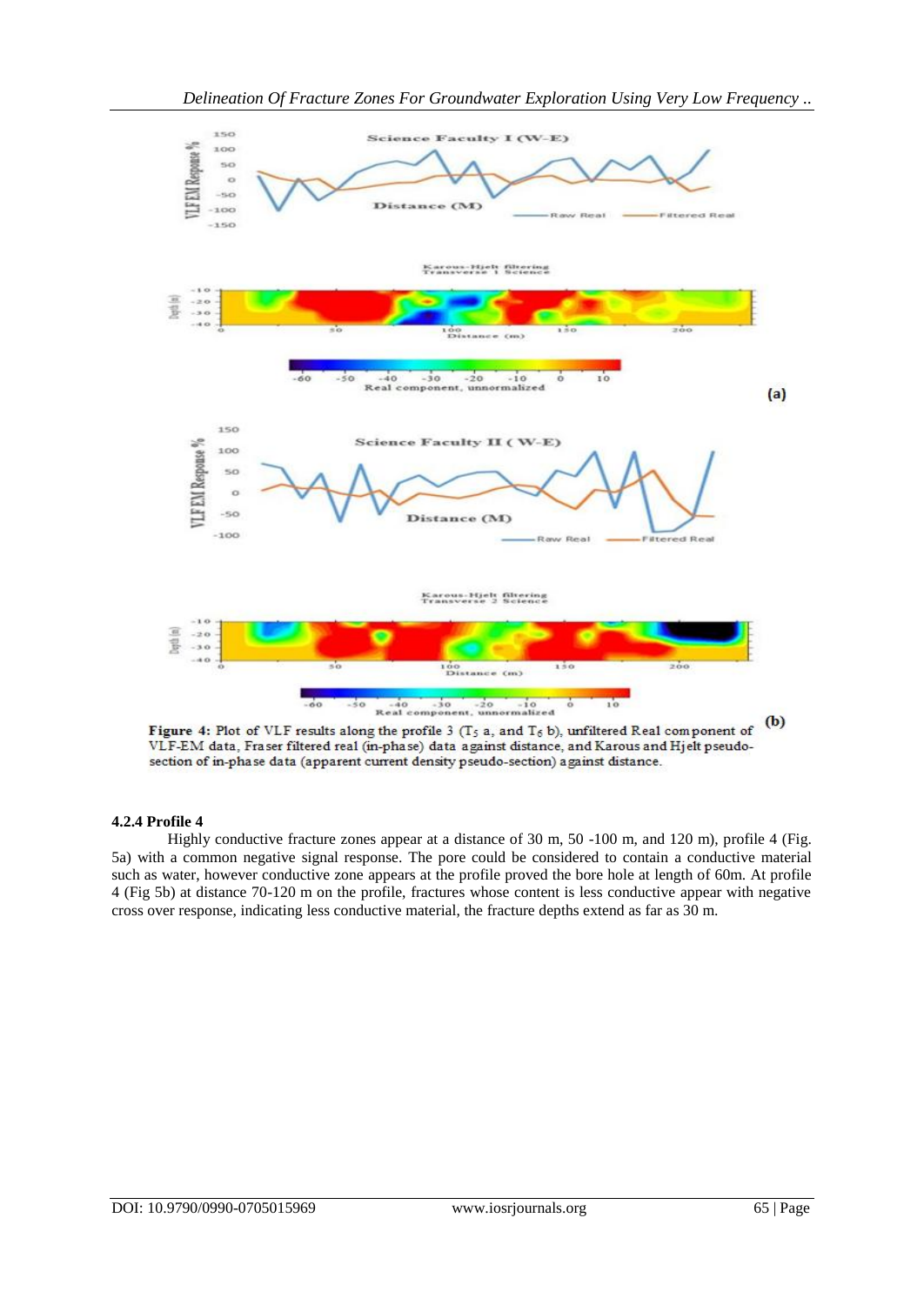



 $-20$ 

Real component, unnormalized

 $-10$ 

 $\circ$ 

10

 $-60$ 

 $-50$ 

 $40$ 

 $-30$ 

Figure 5: Plot of VLF results along the profile 4 ( $T_7$  a, and  $T_8$  b), unfiltered Real component of VLF-EM data, Fraser filtered real (in-phase) data against distance, and Karous and Hjelt pseudosection of in-phase data (apparent current density pseudo-section) against distance.

## **4.2.5 Profile 5**

Along the VLF Profile 5 ( $T<sub>9</sub>$  a), the plot of Fraser filtered data and apparent current density pseudosection using Karous-Hjelt filtering of in-phase data show positive response between 30-100 m, 180 m respectively extending beyond 30 m beneath the earth subsurface at 30-100 m (Figure **6a)** indicating the major fracture zones which serve as probable ground water bearing zone, with minor fractures located in some points as negative magnetic fractures, in other vain profile 5 ( $T_{10}$  b) indicate the fracture zone at distance of 60-120 m with positive cross over along the profile, the magnetic conductivity extend beyond the depth of 30 m, some negative conductivity appear in some distance( Appendix I).

## **4.2.6 Profile 6**

Along the VLF Profile 6 ( $T_{11}$ , a), the plot of Fraser filtered data and apparent current density pseudosection using Karous-Hjelt filtering of in-phase data show positive response between 60-120 m,at 50-100 m other fractures appear with magnetic conductivities( $T_{12}$ , b) extending beyond 30 m beneath the earth subsurface with some minor negative conductivities the cross over appear aspositive but not strong mean while it coincide with current density pseudo section as shown in (Appendix II).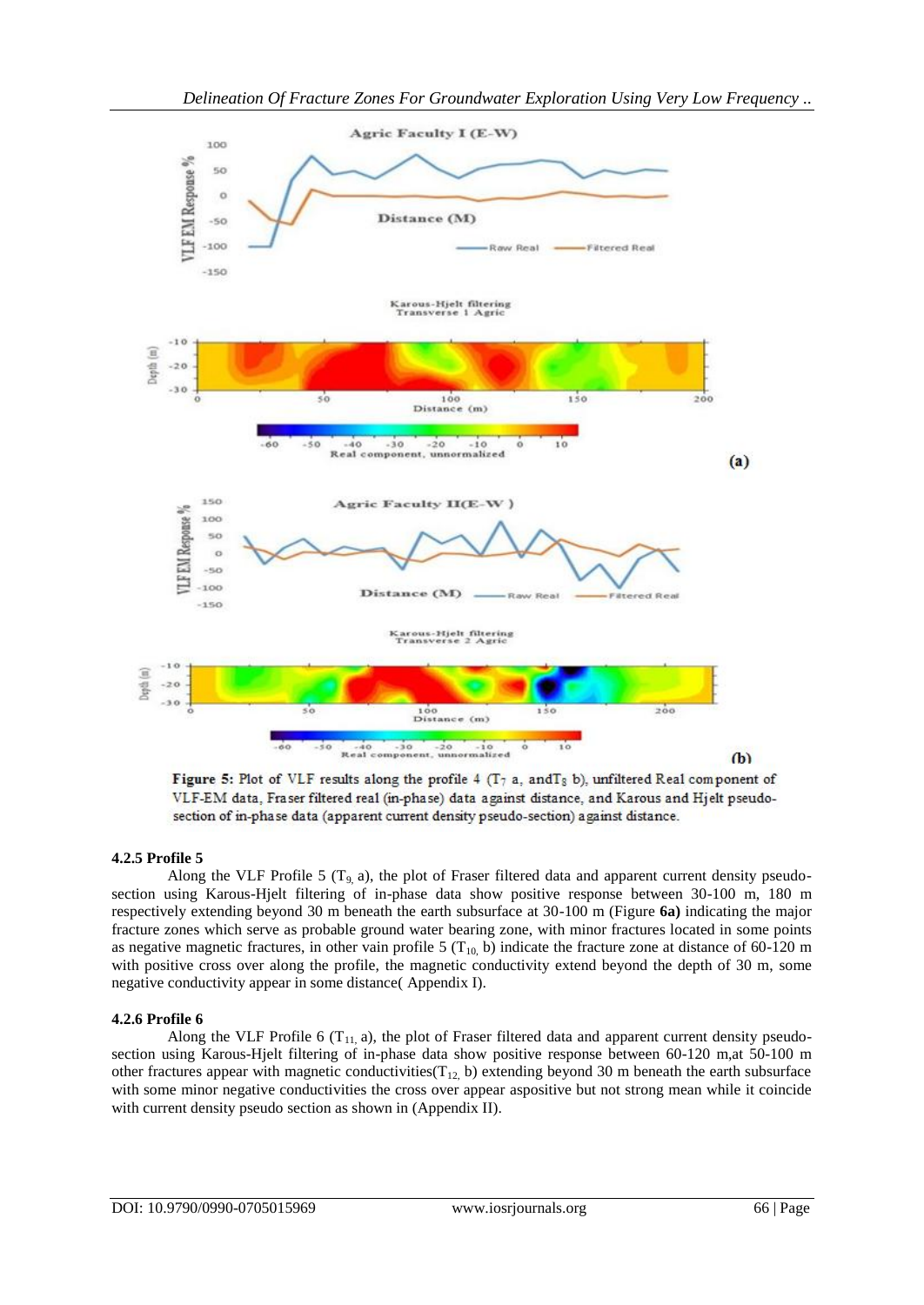| <b>Traverse</b><br>no. | <b>Distance</b><br>$(m) \times 10$ | Coincident<br>inflection<br>points | <b>Conductors</b> | <b>Fraser</b><br>derivative | <b>KH</b> section | Geologic<br>structure | <b>Attitude</b>      |
|------------------------|------------------------------------|------------------------------------|-------------------|-----------------------------|-------------------|-----------------------|----------------------|
| T <sub>1</sub>         | 100                                | Yes                                | C <sub>1</sub>    | $+ve$ Low                   | Negative          | F <sub>2</sub>        | Dipping deeper depth |
| T1                     | 140                                | Yes                                | C <sub>2</sub>    | $+vePeak$                   | Negative          | F4                    |                      |
| T <sub>2</sub>         | 50                                 | Yes                                | C <sub>3</sub>    | -ve Peak                    | Positive          | F2                    |                      |
| T <sub>3</sub>         | 150                                | Yes                                | C <sub>4</sub>    | -ve Peak                    | Negative          | F2                    |                      |
| T <sub>4</sub>         | 70                                 | Yes                                | C <sub>5</sub>    | $+ve$ Peak                  | Positive          | F2                    |                      |
| T <sub>4</sub>         | 150                                | Yes                                | C <sub>6</sub>    | $+ve$ Peak                  | Negative          | F4                    | Dipping deeper depth |
| T <sub>5</sub>         | 50                                 | Yes                                | C7                | $+ve$ Low                   | Positive          | F <sub>2</sub>        |                      |
| T <sub>5</sub>         | 130                                | Yes                                | C8                | $+ve$ Low                   | Positive          | F <sub>4</sub>        |                      |
| T <sub>6</sub>         | 70                                 | Yes                                | C9                | $+ve$ Low                   | Positive          | F2                    |                      |
| T <sub>6</sub>         | 150                                | Yes                                | C10               | $+ve$ Low                   | Positive          | F <sub>4</sub>        |                      |
| T7                     | 50                                 | Yes                                | C11               | -ve Low                     | Positive          | F <sub>2</sub>        |                      |
| T7                     | 120                                | N <sub>o</sub>                     | C12               | $-ve$ Peak                  | Negative          | F1                    | <b>Shallow Depth</b> |
| T <sub>8</sub>         | 100                                | Yes                                | C13               | $+ve$ Low                   | Positive          | F2                    |                      |
| T9                     | 50                                 | Yes                                | C14               | -ve Low                     | Positive          | F <sub>2</sub>        |                      |
| T <sub>10</sub>        | 70                                 | Yes                                | C15               | $+ve$ Peak                  | Positive          | F2                    |                      |
| T <sub>10</sub>        | 100                                | Yes                                | C16               | $+ve$ Peak                  | Positive          | F3                    | Shallow depth        |
| T <sub>11</sub>        | 70                                 | Ye                                 | C17               | $+ve$ Low                   | Positive          | F2                    |                      |
| T <sub>11</sub>        | 100                                | N <sub>o</sub>                     | C18               | $+ve$ Peak                  | Positive          | F <sub>4</sub>        |                      |
| T <sub>12</sub>        | 60                                 | Yes                                | C19               | -ve Low                     | Positive          | F <sub>2</sub>        |                      |
| T <sub>12</sub>        | 90                                 | N <sub>o</sub>                     | C <sub>20</sub>   | -ve Low                     | Positive          | F <sub>4</sub>        |                      |

## **Table 1.** VLF-EM Interpreted Results.

## **IV. Conclusion**

The VLF-EM measurements data were acquired along twenty (12) traverses on anexperimental basis for qualitative assessments of waterbearing fracturesor zoneand thereby to find optimum/bestlocations suitablefor groundwaterdevelopment, in this present research, geophysical study was performed to delineationto delineate fracture zonesin the selected location ofKebbi State University of Science and Technology Aliero, Sokoto sedimentary complex. Anomalies associated with conductive zones such as water-bearing weathered layers and geological features such as fractured and sheared zones were delineated.(Venuand and Linga ,2017), have identified areas with thick overburden cover as high groundwater potential zones. Consequently, areas with overburden thickness of 15m and above are priority areas for groundwater development, and majority of the areas identified from VLF-EM plot have thickness greater than this values, drilling of the productive boreholes is recommended at the locations, especially traverses identified with cross over that coincide with positive magnetic signal response against distance, include traverse 1 at 140 m, traverse 2 at 50 m, at traverse 4 at 50- 100m and 150 m, traverse 6 at 50-100 m and 140-160 m, meanwhile traverse 7 at 50-100 m, traverse 10 at distance 70-100 m, and traverse 11, 12 indicate conductive zones with low cross over points that coincide with current density pseudo-section, with further analysis and evaluation four (4) fractures  $(f_1-f_4)$  were markedfrom which  $(F_1-F_3)$  are identified as shallow depth while  $(f_2-f_4)$  were marked for further investigation (Table 1)due to their attitude, length of the fractures and depthextended beyond (>30 m). Thus, a follow-up study of those site with fractures  $(f_2-f_4)$  should be carried out.

#### **5.1 Recommendations**

This work Recommend the combination of VLF-EM and VES survey to accurately delineate an area for groundwater location and exploitation to complement and confirm the present outcome.The borehole located at the vicinity of the area rated as positive conductive zone in traverse 2, 5 and traverse 7 appeared to be properly located on a confined aquifer. Thus, is suggested that it should be maintained because of its good quality.

#### **References**

- [1]. Ariyo S.O (2007). Hydro-geophysicalinvestigations for groundwater at Atan/OdosenboraArea, Southwestern Nigeria. Ife Journal of science, 1.9(1): 87-92.
- **[2].** Al-Tarazi, E., Abu Rajab, J., Al-Naqa, A., El-Waheidi, M., (2008). Detecting leachate plumes and Groundwater pollution at Ruseifa municipal landfill utilizing VLF-EM method. J of Applied Geophysics. 65, 121–131
- [3]. Ariyo, S .O, Adeyemi, G.O, and Oyebamiji A.O, (2009). Electromagnetic VLF Survey for Groundwater Development in a Contact Terrain; a Case Study of Ishara-remo, Southwestern Nigeria. Journal of Applied Sciences Research, 5(9): 1239-1246, 2009 © 2009, INSI net Publication
- [4]. Beeson, S. and C.R.C. Jones, (1988). The combinedEMT/VES geophysical methods for sitting Boreholes. Ground water, 26: 54-63.
- [5]. Benard, J. and P. Villa, (1991). Groundwaterexploration in fissured media with electrical and VLF Methods. Geoexploration, 27: 81-91.
- [6]. De Jong, S.J., F.J.H. Dirks, A. Kikietta, G.J.Palacky and I.L. Ritsema, (1981). Experimentations
- [7]. De methods electromagnetiques appliqués a larechierche des eaux, souterrainesen terrain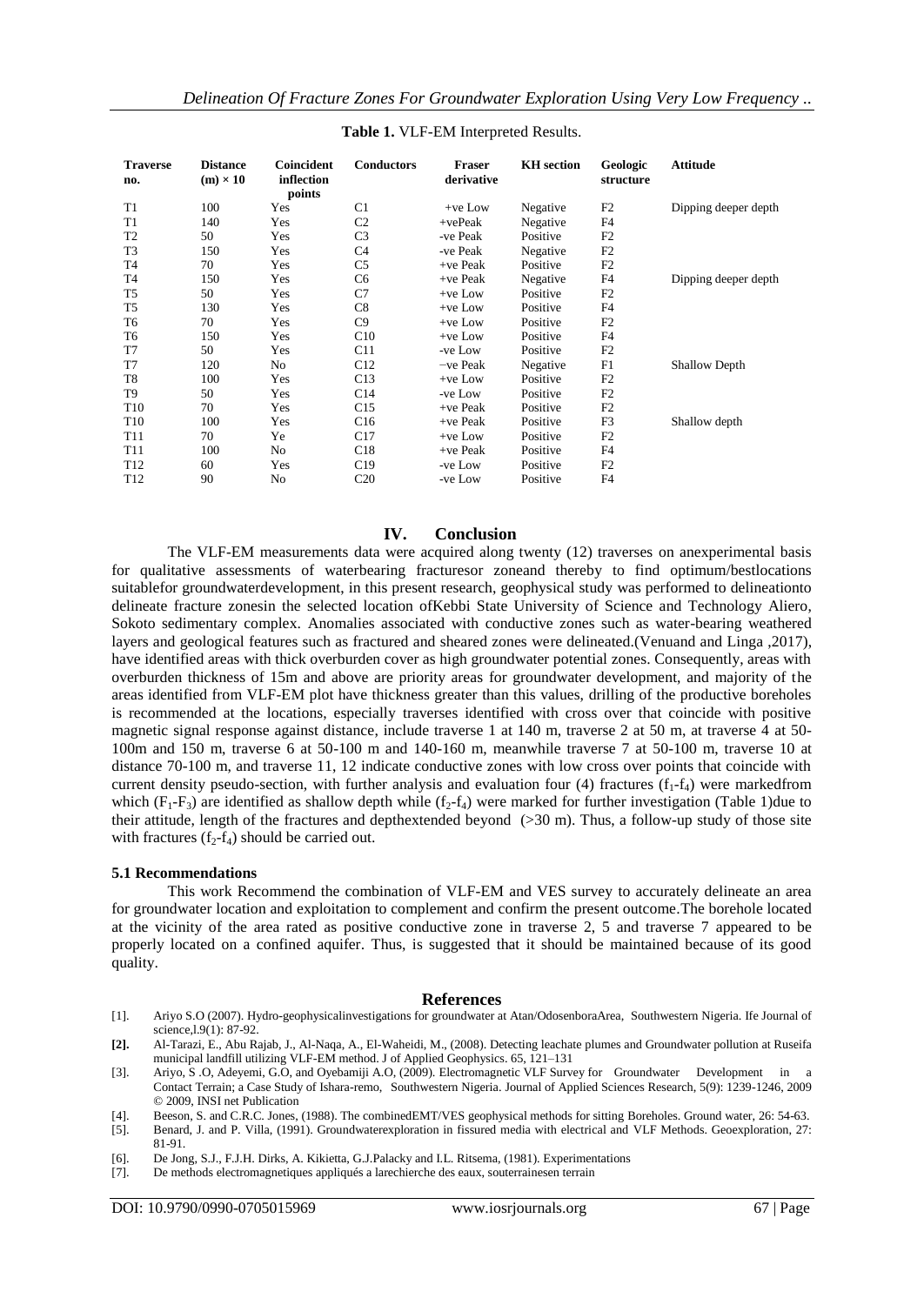- [8]. DesodecristallinenHautte Volta. Bulletin comiteinterafrica d' etudes hydrauliques (C.IE.H.) Series hydrogeology, 44: 17-26.<br>[9]. Fraser, D.C., (1969). Contouring of VLF-EM data. Geophysics 34(6), 958-967.
- Fraser, D.C., (1969). Contouring of VLF-EM data. Geophysics  $34(6)$ ,  $958-967$ .
- [10]. Henry R. Anderson *and* William Ogilbee (1973). Aquifers in the Sokoto Basin, northwestern Nigeria Northwestern Nigeria, With a Description of the GeneralHydrogeology of theRegion, Contributions to the hydrology of Africa and the Mediterranean region Libraryof Congress catalog-card No. 73-600131.
- [11]. Hazell, J.R.T., C.R. Cratchley and A.M. Preston,(1988). The location of aquifers in crystalline Rocksand alluvium in Northern Nigeria using combinedelectromagnetic and resistivityTechniques.Quarterly journal of engineering geology, 21: 59-175.
- [12]. Magawata U. Z (2019). Geoelectric Survey for Ground Water Exploration at BirninKebbi, Kebbi State Nigeria. Fudma Journal of Science (FJS), ISSN Online: 2616-1370.
- a. MogajiKehinde and OladapoIlesanmi, (2008).Hydrogeological evaluation of Federal College of Agriculture, Akure Campus, Ondo state. Onlinejournal of Earth Sciences, 2(2): 78-85.
- [13]. Naziya Jamal and N.P. Singh, (2018). Identification of fracture zones for groundwater exploration using very low frequency (ER)methods in hard rock area of Sangod Block, Kota District, Rajasthan, India, Groundwater for Sustainable Development, <https://doi.org/10.1016/j.gsd.2018.05.003><br>OlatunjiS, Magawata U.Z (2016). Post foundation Survey Using Geoelectrics Techniques Application toExistence Building in
- [14]. OlatunjiS, Magawata U.Z (2016). Post foundation Survey Using Geoelectrics Techniques University of Ilorin Campus. Unpublished M.Sc. Thesis.
- [15]. Olayinka, A.I., (1990). Electromagnetic profiling andresistivity soundings in groundwater Investigationnear EgbedaKabba and Kwara state.
- [16]. Olayinka, A.I., S.A. Amidu and M.A. Oladunjoye,(2004). Use of electromagnetic profiling and Sounding for groundwater exploration in thecrystalline basement area of Igbeti,Southwestern Nigeria. Global of geological sci., 2(2):243-253.
- [17]. Omosuyi, G.O., A. Adeyemo and A.O. Adegoke,(2007). Investigation of groundwater prospect Usingelectromagnetic and geoelectric sounding atAfunbiowo, near Akure, southwestern Nigeria.Pacific Journal of .Science.Technology. 8(2): 172-182.<br>Pall (1965). Geological Mapping using Very Low Frequency (VLF) Radio Fields, https://
- [18]. Pall (1965). Geological Mapping using Very Low Frequency (VLF) Radio Fields, [https://library.](https://library/) seg.org/doi/10.1190/1.9781560802686.ch7
- [19]. Palacky, G.J., I.L. Ritsema and S.J. De Jong, (1981).Electromagnetic prospecting for Groundwater In Precambrian Terrains in the Republic of Upper Volter. Geophysics. Prospect, 29: 932-955.
- [20]. Sinha, A.K., (1990)*.* Interpretation of ground VLF-EM data in terms of vertical conductor models Geoexploration 26:213- 2[3https:// www.sciencedirect.com/sciencs/journal/00167142/26/3](https://www.sciencedirect.com/sciencs/journal/00167142/26/3)
- [21]. Srigutomo, W et al., (2005). VLF data analysis throughTransformation into resistivity value Application to synthetic and field data. Indonesian Journal of Physics 16(4), 127-136.
- [22]. Venu K., and Linga S.J, (20017). .Identification of Ground water Potential Zones UsingElectrical Resistivity and VLF-EM Methods in Gaarakuntapalem Village, MaadugulapallyMandal,
- [23]. Nalgonda District, Telangana State, India Asian Journal of Applied Science and Tech, (AJAST) (Open Access Quarterly International journal) Volume 1, Issue 9, Pages 479.

**Appendix 1**